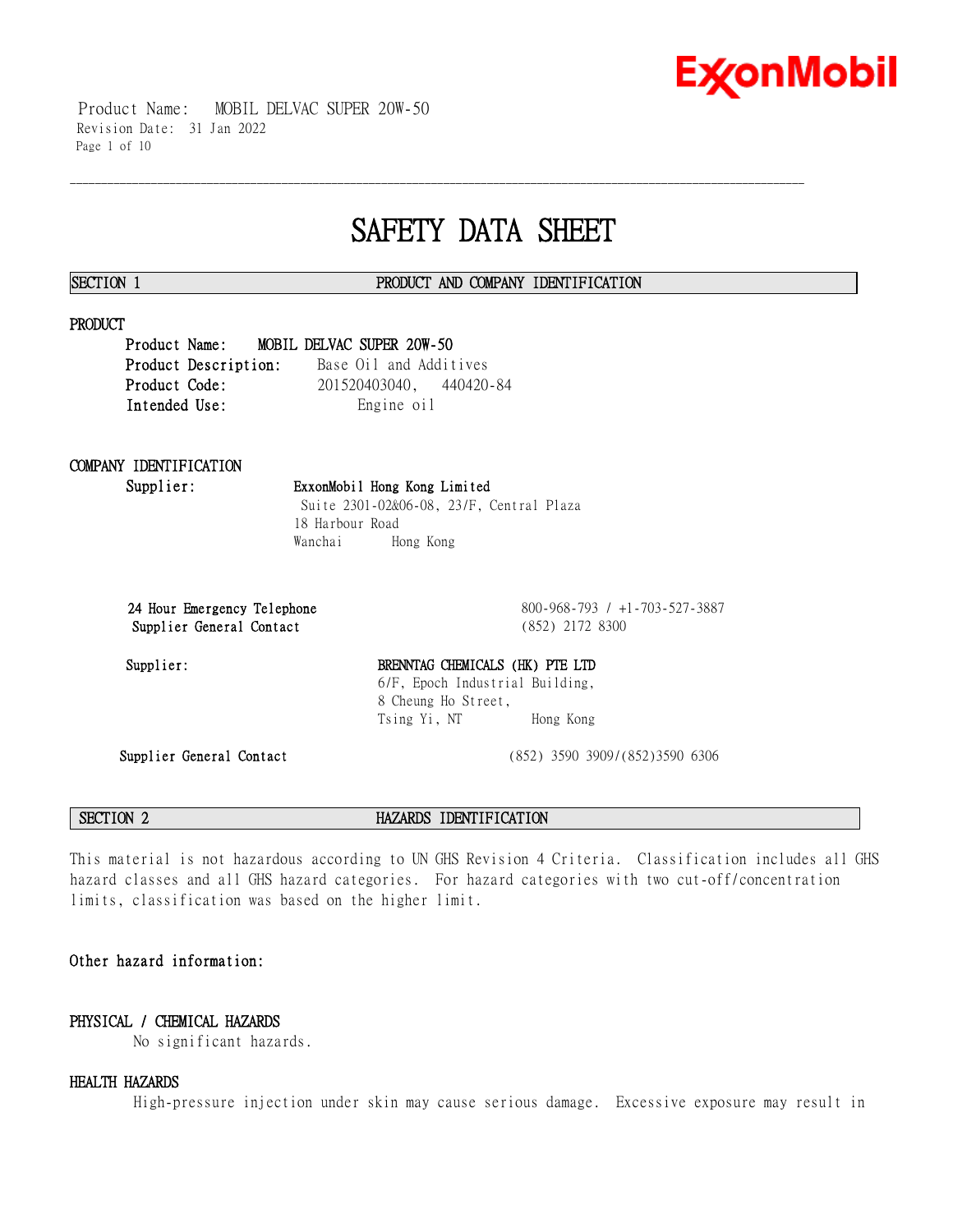

 Product Name: MOBIL DELVAC SUPER 20W-50 Revision Date: 31 Jan 2022 Page 2 of 10

eye, skin, or respiratory irritation.

#### **ENVIRONMENTAL HAZARDS**

No significant hazards.

**NOTE:** This material should not be used for any other purpose than the intended use in Section 1 without expert advice. Health studies have shown that chemical exposure may cause potential human health risks which may vary from person to person.

\_\_\_\_\_\_\_\_\_\_\_\_\_\_\_\_\_\_\_\_\_\_\_\_\_\_\_\_\_\_\_\_\_\_\_\_\_\_\_\_\_\_\_\_\_\_\_\_\_\_\_\_\_\_\_\_\_\_\_\_\_\_\_\_\_\_\_\_\_\_\_\_\_\_\_\_\_\_\_\_\_\_\_\_\_\_\_\_\_\_\_\_\_\_\_\_\_\_\_\_\_\_\_\_\_\_\_\_\_\_\_\_\_\_\_\_\_\_

#### **SECTION 3 COMPOSITION / INFORMATION ON INGREDIENTS**

This material is defined as a mixture.

### **Hazardous Substance(s) or Complex Substance(s) required for disclosure**

| Name                                       | CAS#                                       | Concentration* | GHS Hazard Codes                        |
|--------------------------------------------|--------------------------------------------|----------------|-----------------------------------------|
| ZINC<br>DITHIOPHOSPHATE<br>AT IZVI<br>ALN. | $13706 - 1$<br>1 <sup>C</sup><br>$\lambda$ |                | H318,<br>H401,<br>H303<br>H315,<br>H411 |

\* All concentrations are percent by weight unless ingredient is a gas. Gas concentrations are in percent by volume.

### **SECTION 4 FIRST AID MEASURES**

#### **INHALATION**

Remove from further exposure. For those providing assistance, avoid exposure to yourself or others. Use adequate respiratory protection. If respiratory irritation, dizziness, nausea, or unconsciousness occurs, seek immediate medical assistance. If breathing has stopped, assist ventilation with a mechanical device or use mouth-to-mouth resuscitation.

### **SKIN CONTACT**

Wash contact areas with soap and water. If product is injected into or under the skin, or into any part of the body, regardless of the appearance of the wound or its size, the individual should be evaluated immediately by a physician as a surgical emergency. Even though initial symptoms from high pressure injection may be minimal or absent, early surgical treatment within the first few hours may significantly reduce the ultimate extent of injury.

#### **EYE CONTACT**

Flush thoroughly with water. If irritation occurs, get medical assistance.

### **INGESTION**

First aid is normally not required. Seek medical attention if discomfort occurs.

**SECTION 5 FIRE FIGHTING MEASURES**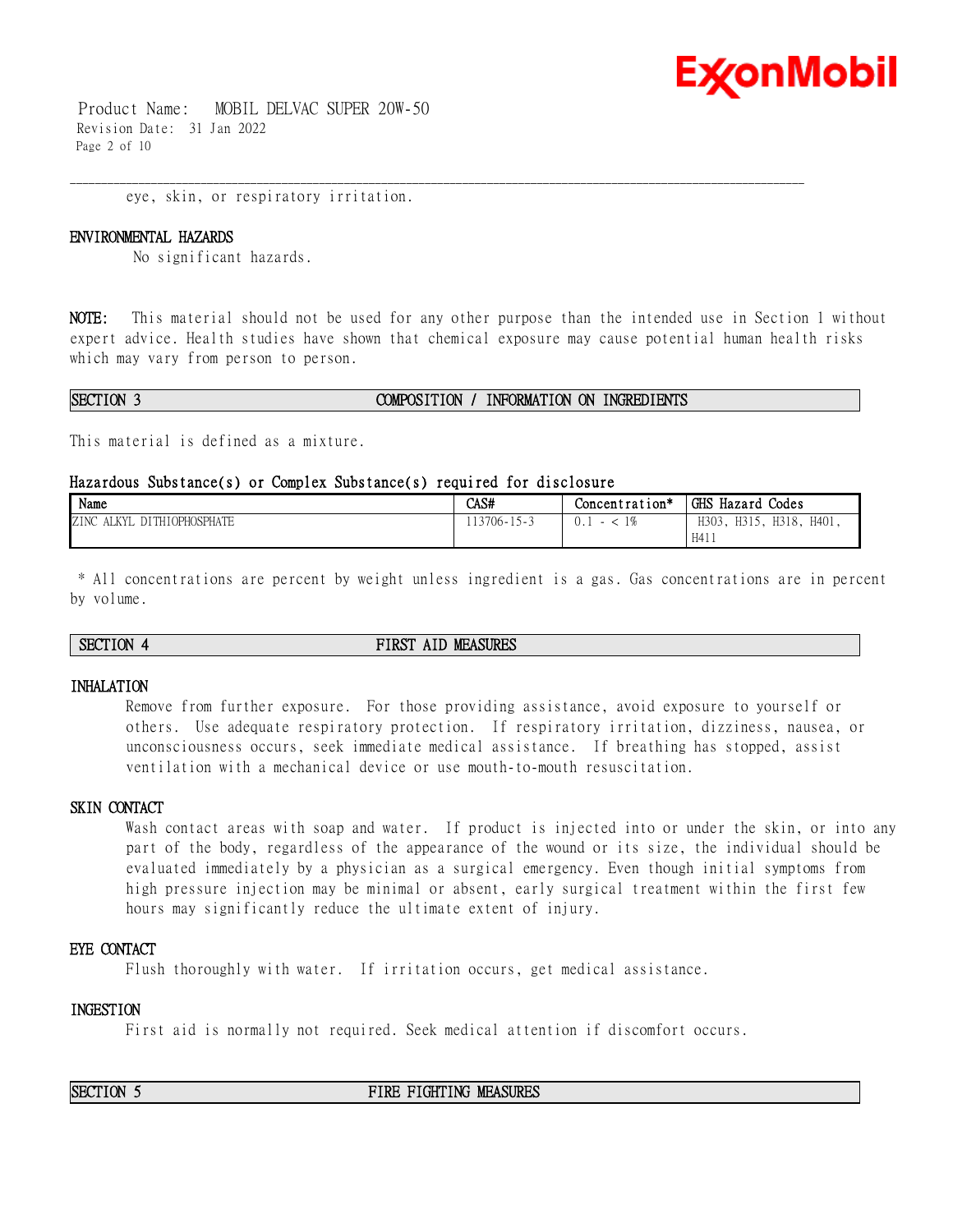

 Product Name: MOBIL DELVAC SUPER 20W-50 Revision Date: 31 Jan 2022 Page 3 of 10

### **EXTINGUISHING MEDIA**

**Appropriate Extinguishing Media:** Use water fog, foam, dry chemical or carbon dioxide (CO2) to extinguish flames.

\_\_\_\_\_\_\_\_\_\_\_\_\_\_\_\_\_\_\_\_\_\_\_\_\_\_\_\_\_\_\_\_\_\_\_\_\_\_\_\_\_\_\_\_\_\_\_\_\_\_\_\_\_\_\_\_\_\_\_\_\_\_\_\_\_\_\_\_\_\_\_\_\_\_\_\_\_\_\_\_\_\_\_\_\_\_\_\_\_\_\_\_\_\_\_\_\_\_\_\_\_\_\_\_\_\_\_\_\_\_\_\_\_\_\_\_\_\_

**Inappropriate Extinguishing Media:** Straight streams of water

#### **FIRE FIGHTING**

**Fire Fighting Instructions:** Evacuate area. Prevent run-off from fire control or dilution from entering streams, sewers or drinking water supply. Fire-fighters should use standard protective equipment and in enclosed spaces, self-contained breathing apparatus (SCBA). Use water spray to cool fire exposed surfaces and to protect personnel.

**Hazardous Combustion Products:** Aldehydes, Incomplete combustion products, Oxides of carbon, Smoke, Fume, Sulphur oxides

#### **FLAMMABILITY PROPERTIES**

**Flash Point [Method]:** 241 C (466 F) [ ASTM D-92] **Flammable Limits (Approximate volume % in air):** LEL: 0.9 UEL: 7.0 **Autoignition Temperature:** N/D

#### **SECTION 6 ACCIDENTAL RELEASE MEASURES**

#### **NOTIFICATION PROCEDURES**

In the event of a spill or accidental release, notify relevant authorities in accordance with all applicable regulations.

#### **PROTECTIVE MEASURES**

Avoid contact with spilled material. See Section 5 for fire fighting information. See the Hazard Identification Section for Significant Hazards. See Section 4 for First Aid Advice. See Section 8 for advice on the minimum requirements for personal protective equipment. Additional protective measures may be necessary, depending on the specific circumstances and/or the expert judgment of the emergency responders.

For emergency responders: Respiratory protection: respiratory protection will be necessary only in special cases, e.g., formation of mists. Half-face or full-face respirator with filter(s) for dust/organic vapor or Self Contained Breathing Apparatus (SCBA) can be used depending on the size of spill and potential level of exposure. If the exposure cannot be completely characterized or an oxygen deficient atmosphere is possible or anticipated, SCBA is recommended. Work gloves that are resistant to hydrocarbons are recommended. Gloves made of polyvinyl acetate (PVA) are not waterresistant and are not suitable for emergency use. Chemical goggles are recommended if splashes or contact with eyes is possible. Small spills: normal antistatic work clothes are usually adequate. Large spills: full body suit of chemical resistant, antistatic material is recommended.

#### **SPILL MANAGEMENT**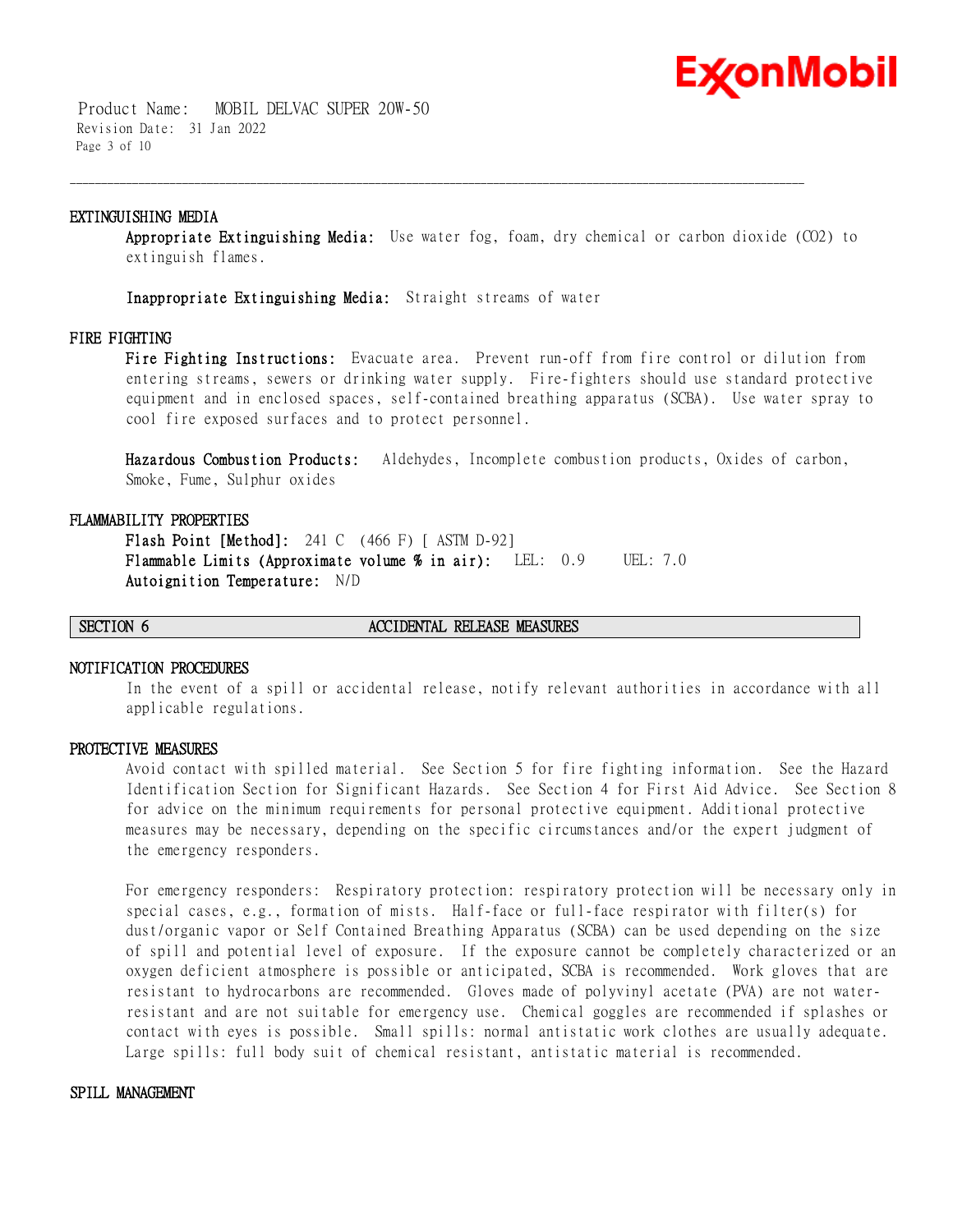

 Product Name: MOBIL DELVAC SUPER 20W-50 Revision Date: 31 Jan 2022 Page 4 of 10

> **Land Spill:** Stop leak if you can do so without risk. Recover by pumping or with suitable absorbent.

\_\_\_\_\_\_\_\_\_\_\_\_\_\_\_\_\_\_\_\_\_\_\_\_\_\_\_\_\_\_\_\_\_\_\_\_\_\_\_\_\_\_\_\_\_\_\_\_\_\_\_\_\_\_\_\_\_\_\_\_\_\_\_\_\_\_\_\_\_\_\_\_\_\_\_\_\_\_\_\_\_\_\_\_\_\_\_\_\_\_\_\_\_\_\_\_\_\_\_\_\_\_\_\_\_\_\_\_\_\_\_\_\_\_\_\_\_\_

**Water Spill:** Stop leak if you can do so without risk. Confine the spill immediately with booms. Warn other shipping. Remove from the surface by skimming or with suitable absorbents. Seek the advice of a specialist before using dispersants.

Water spill and land spill recommendations are based on the most likely spill scenario for this material; however, geographic conditions, wind, temperature, (and in the case of a water spill) wave and current direction and speed may greatly influence the appropriate action to be taken. For this reason, local experts should be consulted. Note: Local regulations may prescribe or limit action to be taken.

#### **ENVIRONMENTAL PRECAUTIONS**

Large Spills: Dyke far ahead of liquid spill for later recovery and disposal. Prevent entry into waterways, sewers, basements or confined areas.

# **SECTION 7 HANDLING AND STORAGE**

#### **HANDLING**

Avoid contact with used product. Prevent small spills and leakage to avoid slip hazard. Material can accumulate static charges which may cause an electrical spark (ignition source). When the material is handled in bulk, an electrical spark could ignite any flammable vapors from liquids or residues that may be present (e.g., during switch-loading operations). Use proper bonding and/or earthing procedures. However, bonding and earthing may not eliminate the hazard from static accumulation. Consult local applicable standards for guidance. Additional references include American Petroleum Institute 2003 (Protection Against Ignitions Arising out of Static, Lightning and Stray Currents) or National Fire Protection Agency 77 (Recommended Practice on Static Electricity) or CENELEC CLC/TR 50404 (Electrostatics - Code of practice for the avoidance of hazards due to static electricity).

**Static Accumulator:** This material is a static accumulator.

#### **STORAGE**

The type of container used to store the material may affect static accumulation and dissipation. Do not store in open or unlabelled containers.

#### **SECTION 8 EXPOSURE CONTROLS / PERSONAL PROTECTION**

**Exposure limits/standards for materials that can be formed when handling this product:** When mists / aerosols can occur the following is recommended: 5 mg/m3 - ACGIH TLV (inhalable fraction).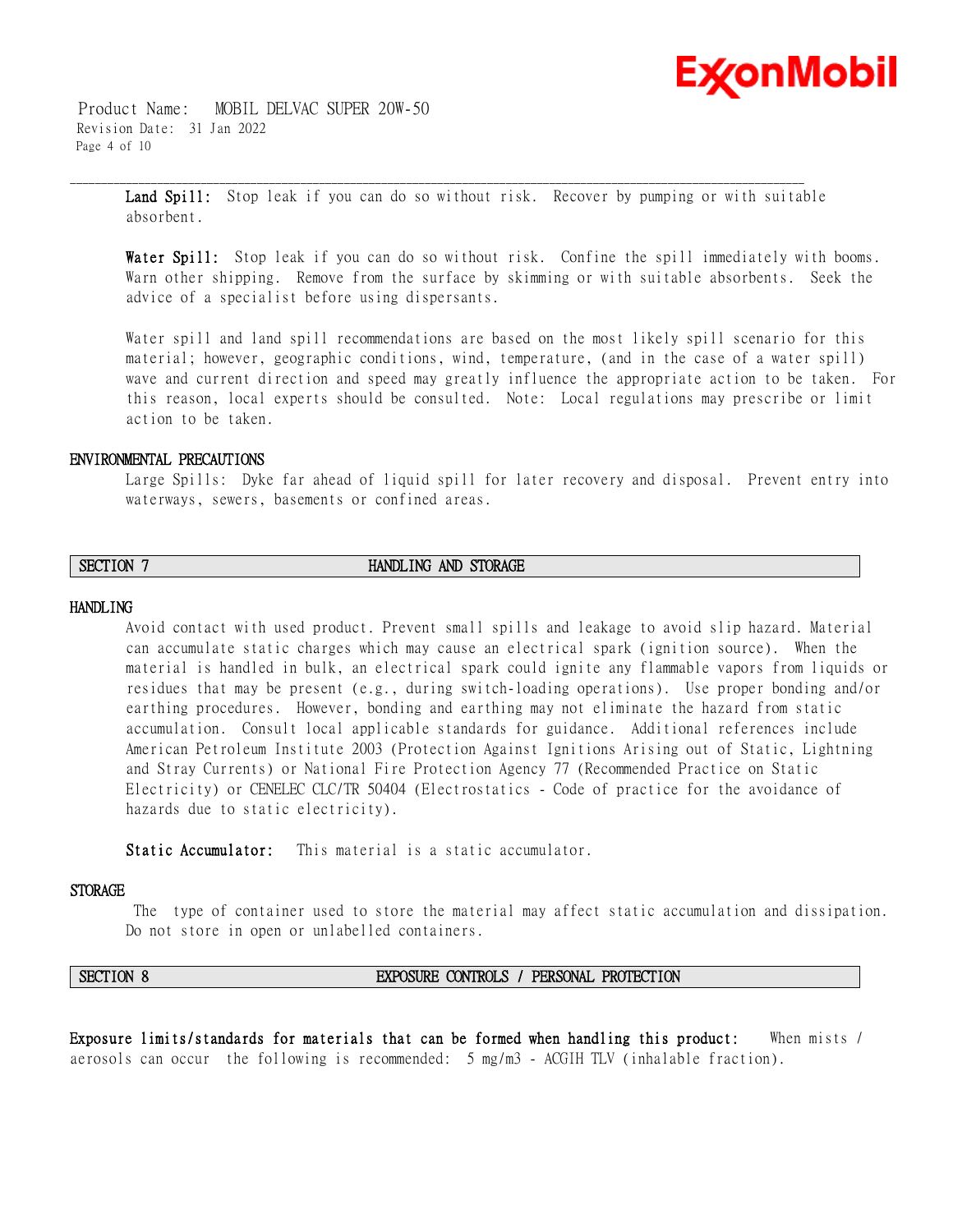

 Product Name: MOBIL DELVAC SUPER 20W-50 Revision Date: 31 Jan 2022 Page 5 of 10

NOTE: Limits/standards shown for guidance only. Follow applicable regulations.

\_\_\_\_\_\_\_\_\_\_\_\_\_\_\_\_\_\_\_\_\_\_\_\_\_\_\_\_\_\_\_\_\_\_\_\_\_\_\_\_\_\_\_\_\_\_\_\_\_\_\_\_\_\_\_\_\_\_\_\_\_\_\_\_\_\_\_\_\_\_\_\_\_\_\_\_\_\_\_\_\_\_\_\_\_\_\_\_\_\_\_\_\_\_\_\_\_\_\_\_\_\_\_\_\_\_\_\_\_\_\_\_\_\_\_\_\_\_

### **ENGINEERING CONTROLS**

The level of protection and types of controls necessary will vary depending upon potential exposure conditions. Control measures to consider:

No special requirements under ordinary conditions of use and with adequate ventilation.

### **PERSONAL PROTECTION**

Personal protective equipment selections vary based on potential exposure conditions such as applications, handling practices, concentration and ventilation. Information on the selection of protective equipment for use with this material, as provided below, is based upon intended, normal usage.

**Respiratory Protection:** If engineering controls do not maintain airborne contaminant concentrations at a level which is adequate to protect worker health, an approved respirator may be appropriate. Respirator selection, use, and maintenance must be in accordance with regulatory requirements, if applicable. Types of respirators to be considered for this material include:

No special requirements under ordinary conditions of use and with adequate ventilation. Particulate

For high airborne concentrations, use an approved supplied-air respirator, operated in positive pressure mode. Supplied air respirators with an escape bottle may be appropriate when oxygen levels are inadequate, gas/vapour warning properties are poor, or if air purifying filter capacity/rating may be exceeded.

**Hand Protection:** Any specific glove information provided is based on published literature and glove manufacturer data. Glove suitability and breakthrough time will differ depending on the specific use conditions. Contact the glove manufacturer for specific advice on glove selection and breakthrough times for your use conditions. Inspect and replace worn or damaged gloves. The types of gloves to be considered for this material include:

No protection is ordinarily required under normal conditions of use. Nitrile,Viton

**Eye Protection:** If contact is likely, safety glasses with side shields are recommended.

**Skin and Body Protection:** Any specific clothing information provided is based on published literature or manufacturer data. The types of clothing to be considered for this material include: No skin protection is ordinarily required under normal conditions of use. In accordance with good industrial hygiene practices, precautions should be taken to avoid skin contact.

**Specific Hygiene Measures:** Always observe good personal hygiene measures, such as washing after handling the material and before eating, drinking, and/or smoking. Routinely wash work clothing and protective equipment to remove contaminants. Discard contaminated clothing and footwear that cannot be cleaned. Practice good housekeeping.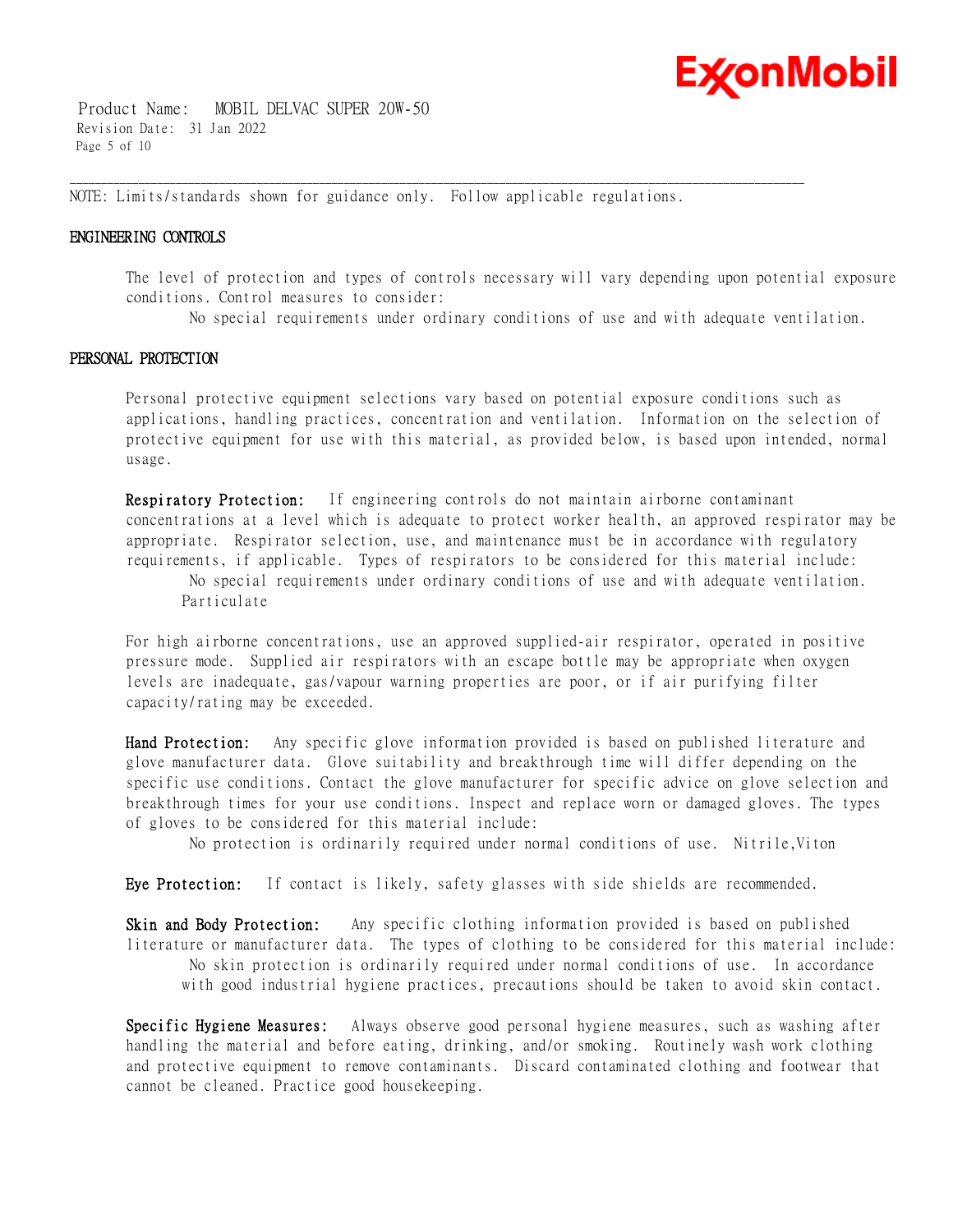

 Product Name: MOBIL DELVAC SUPER 20W-50 Revision Date: 31 Jan 2022 Page 6 of 10

#### **ENVIRONMENTAL CONTROLS**

Comply with applicable environmental regulations limiting discharge to air, water and soil. Protect the environment by applying appropriate control measures to prevent or limit emissions.

\_\_\_\_\_\_\_\_\_\_\_\_\_\_\_\_\_\_\_\_\_\_\_\_\_\_\_\_\_\_\_\_\_\_\_\_\_\_\_\_\_\_\_\_\_\_\_\_\_\_\_\_\_\_\_\_\_\_\_\_\_\_\_\_\_\_\_\_\_\_\_\_\_\_\_\_\_\_\_\_\_\_\_\_\_\_\_\_\_\_\_\_\_\_\_\_\_\_\_\_\_\_\_\_\_\_\_\_\_\_\_\_\_\_\_\_\_\_

### **SECTION 9 PHYSICAL AND CHEMICAL PROPERTIES**

**Note: Physical and chemical properties are provided for safety, health and environmental considerations only and may not fully represent product specifications. Contact the Supplier for additional information.**

**GENERAL INFORMATION Physical State:** Liquid **Colour:** Amber **Odour:** Characteristic

**Odour Threshold:** N/D

**IMPORTANT HEALTH, SAFETY, AND ENVIRONMENTAL INFORMATION Relative Density (at 15 C):** 0.881 [ASTM D4052] **Flash Point [Method]:** 241 C (466 F) [ ASTM D-92] **Flammable Limits (Approximate volume % in air):** LEL: 0.9 UEL: 7.0 **Flammability (Solid, Gas):** N/A **Autoignition Temperature:** N/D **Boiling Point / Range:** > 316 C (600 F) **Vapour Density (Air = 1):** N/D **Vapour Pressure:** < 0.013 kPa (0.1 mm Hg) at 20 C **Evaporation Rate (n-butyl acetate = 1):** N/D **pH:** N/A **Log Pow (n-Octanol/Water Partition Coefficient):** > 3.5 **Solubility in Water:** Negligible **Viscosity:** 162 cSt (162 mm2/sec) at 40 C | 18.2 cSt (18.2 mm2/sec) at 100 C [ASTM D 445] **Freezing Point:** N/D **Melting Point:** N/A **Decomposition Temperature:** N/D **Oxidizing Properties:** See Hazards Identification Section.

**OTHER INFORMATION**

**Pour Point:**  $-20 \text{ C}$  (-4 F) **DMSO Extract (mineral oil only), IP-346:** < 3 %wt

**SECTION 10 STABILITY AND REACTIVITY** 

**STABILITY:** Material is stable under normal conditions.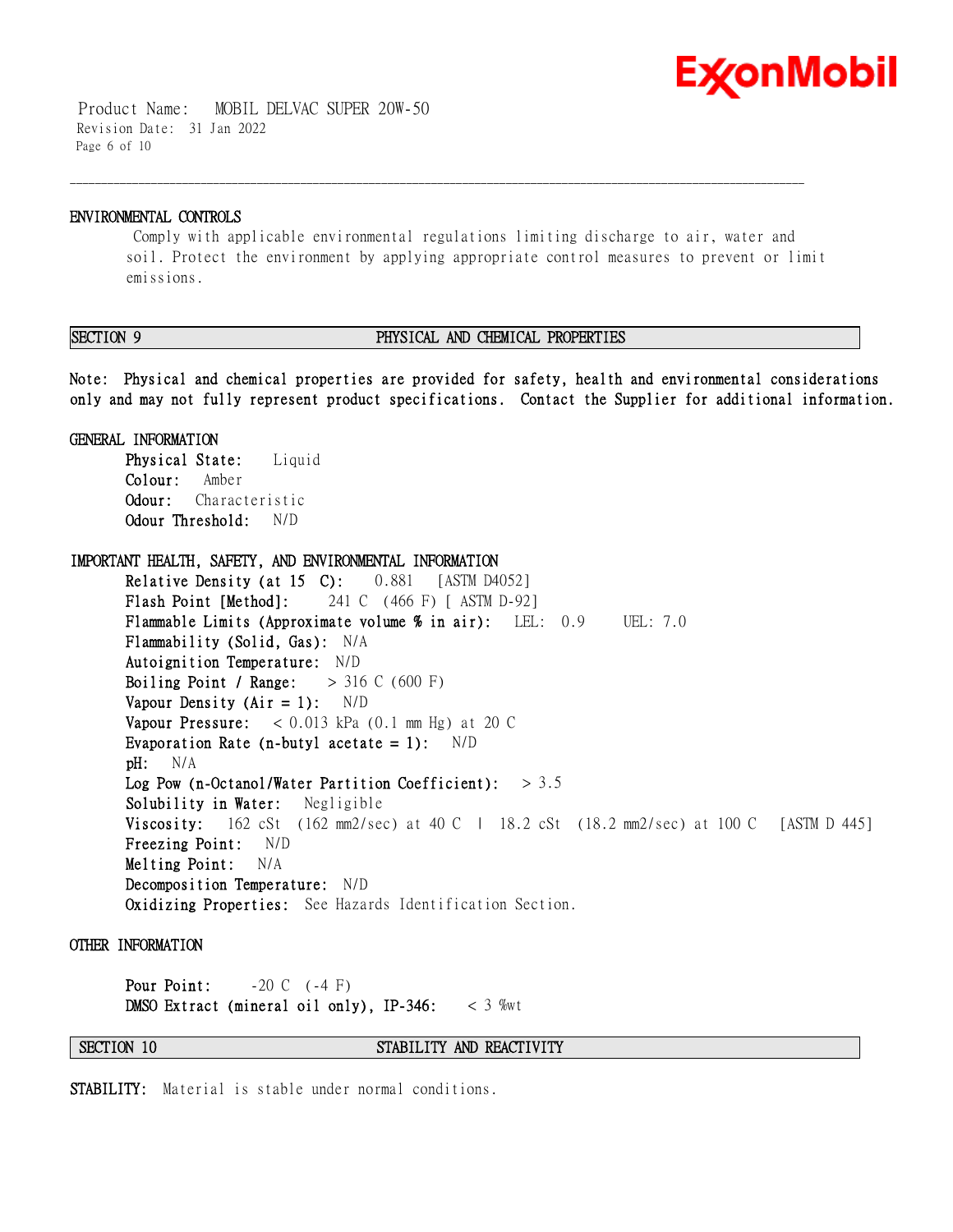

 Product Name: MOBIL DELVAC SUPER 20W-50 Revision Date: 31 Jan 2022 Page 7 of 10

**CONDITIONS TO AVOID:** Excessive heat. High energy sources of ignition.

# **MATERIALS TO AVOID:** Strong oxidisers

**HAZARDOUS DECOMPOSITION PRODUCTS:** Material does not decompose at ambient temperatures.

\_\_\_\_\_\_\_\_\_\_\_\_\_\_\_\_\_\_\_\_\_\_\_\_\_\_\_\_\_\_\_\_\_\_\_\_\_\_\_\_\_\_\_\_\_\_\_\_\_\_\_\_\_\_\_\_\_\_\_\_\_\_\_\_\_\_\_\_\_\_\_\_\_\_\_\_\_\_\_\_\_\_\_\_\_\_\_\_\_\_\_\_\_\_\_\_\_\_\_\_\_\_\_\_\_\_\_\_\_\_\_\_\_\_\_\_\_\_

**POSSIBILITY OF HAZARDOUS REACTIONS:** Hazardous polymerization will not occur.

# **SECTION 11 TOXICOLOGICAL INFORMATION**

### **INFORMATION ON TOXICOLOGICAL EFFECTS**

| Hazard Class                            | Conclusion / Remarks                                                                               |
|-----------------------------------------|----------------------------------------------------------------------------------------------------|
| Inhalation                              |                                                                                                    |
| Acute Toxicity: No end point data for   | Minimally Toxic. Based on assessment of the components.                                            |
| material.                               |                                                                                                    |
| Irritation: No end point data for       | Negligible hazard at ambient/normal handling temperatures.                                         |
| material.                               |                                                                                                    |
| Ingestion                               |                                                                                                    |
| Acute Toxicity: No end point data for   | Minimally Toxic. Based on assessment of the components.                                            |
| material.                               |                                                                                                    |
| Skin                                    |                                                                                                    |
| Acute Toxicity: No end point data for   | Minimally Toxic. Based on assessment of the components.                                            |
| material.                               |                                                                                                    |
| Skin Corrosion/Irritation: No end point | Negligible irritation to skin at ambient temperatures.                                             |
| data for material.                      | Based on assessment of the components.                                                             |
| Eye                                     |                                                                                                    |
| Serious Eye Damage/Irritation: No end   | May cause mild, short-lasting discomfort to eyes. Based on                                         |
| point data for material.                | assessment of the components.                                                                      |
| Sensitisation                           |                                                                                                    |
| Respiratory Sensitization: No end point | Not expected to be a respiratory sensitizer.                                                       |
| data for material.                      |                                                                                                    |
| Skin Sensitization: No end point data   | Not expected to be a skin sensitizer. Based on assessment                                          |
| for material.                           | of the components.                                                                                 |
| Aspiration: Data available.             | Not expected to be an aspiration hazard. Based on physico-<br>chemical properties of the material. |
| Germ Cell Mutagenicity: No end point    | Not expected to be a germ cell mutagen. Based on assessment                                        |
| data for material.                      | of the components.                                                                                 |
| Carcinogenicity: No end point data for  | Not expected to cause cancer. Based on assessment of the                                           |
| material.                               | components.                                                                                        |
| Reproductive Toxicity: No end point     | Not expected to be a reproductive toxicant. Based on                                               |
| data for material.                      | assessment of the components.                                                                      |
| Lactation: No end point data for        | Not expected to cause harm to breast-fed children.                                                 |
| material.                               |                                                                                                    |
| Specific Target Organ Toxicity (STOT)   |                                                                                                    |
| Single Exposure: No end point data for  | Not expected to cause organ damage from a single exposure.                                         |
| material.                               |                                                                                                    |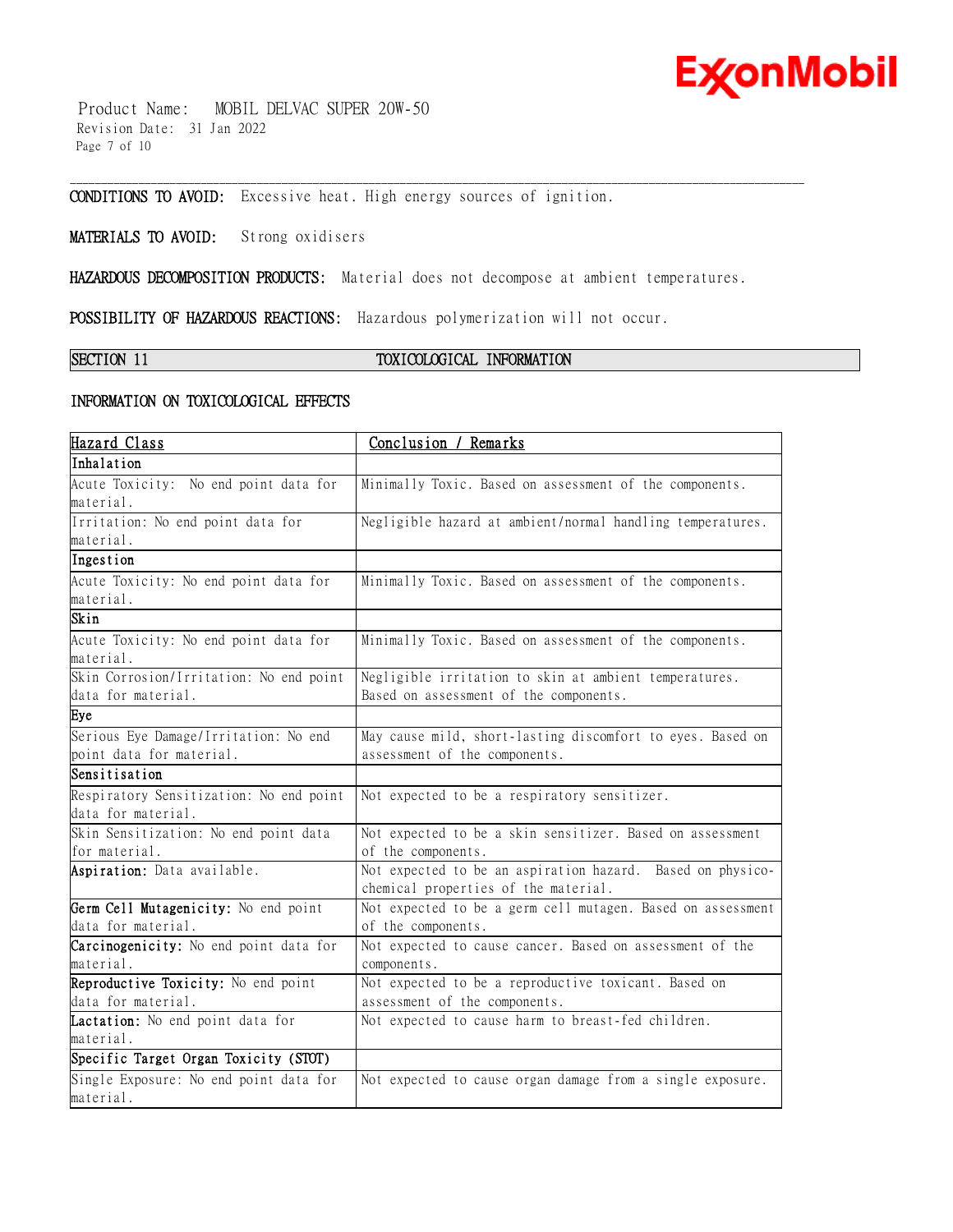

 Product Name: MOBIL DELVAC SUPER 20W-50 Revision Date: 31 Jan 2022 Page 8 of 10

| Repeated Exposure: No end point data | Not expected to cause organ damage from prolonged or      |
|--------------------------------------|-----------------------------------------------------------|
| for material.                        | repeated exposure. Based on assessment of the components. |

# **OTHER INFORMATION For the product itself:**

Diesel engine oils: Not carcinogenic in animals tests. Used and unused diesel engine oils did not produce any carcinogenic effects in chronic mouse skin painting studies. Oils that are used in gasoline engines may become hazardous and display the following properties: Carcinogenic in animal tests. Caused mutations in vitro. Possible allergen and photoallergen. Contains polycyclic aromatic compounds (PAC) from combustion products of gasoline and/or thermal degradation products.

### **Contains:**

Base oil severely refined: Not carcinogenic in animal studies. Representative material passes IP-346, Modified Ames test, and/or other screening tests. Dermal and inhalation studies showed minimal effects; lung non-specific infiltration of immune cells, oil deposition and minimal granuloma formation. Not sensitising in test animals.

# **IARC Classification: The following ingredients are cited on the lists below:** None.

|              | -FREGULATORY LISTS SEARCHED- |               |
|--------------|------------------------------|---------------|
| $1 = IARC$ 1 | $2 = IARC 2A$                | $3 = IARC$ 2B |

# **SECTION 12 ECOLOGICAL INFORMATION**

The information given is based on data for the material, components of the material, or for similar materials, through the application of bridging principals.

### **ECOTOXICITY**

Material -- Not expected to be harmful to aquatic organisms.

### **MOBILITY**

 Base oil component -- Low solubility and floats and is expected to migrate from water to the land. Expected to partition to sediment and wastewater solids.

#### **PERSISTENCE AND DEGRADABILITY**

### **Biodegradation:**

Base oil component -- Expected to be inherently biodegradable

# **BIOACCUMULATION POTENTIAL**

 Base oil component -- Has the potential to bioaccumulate, however metabolism or physical properties may reduce the bioconcentration or limit bioavailability.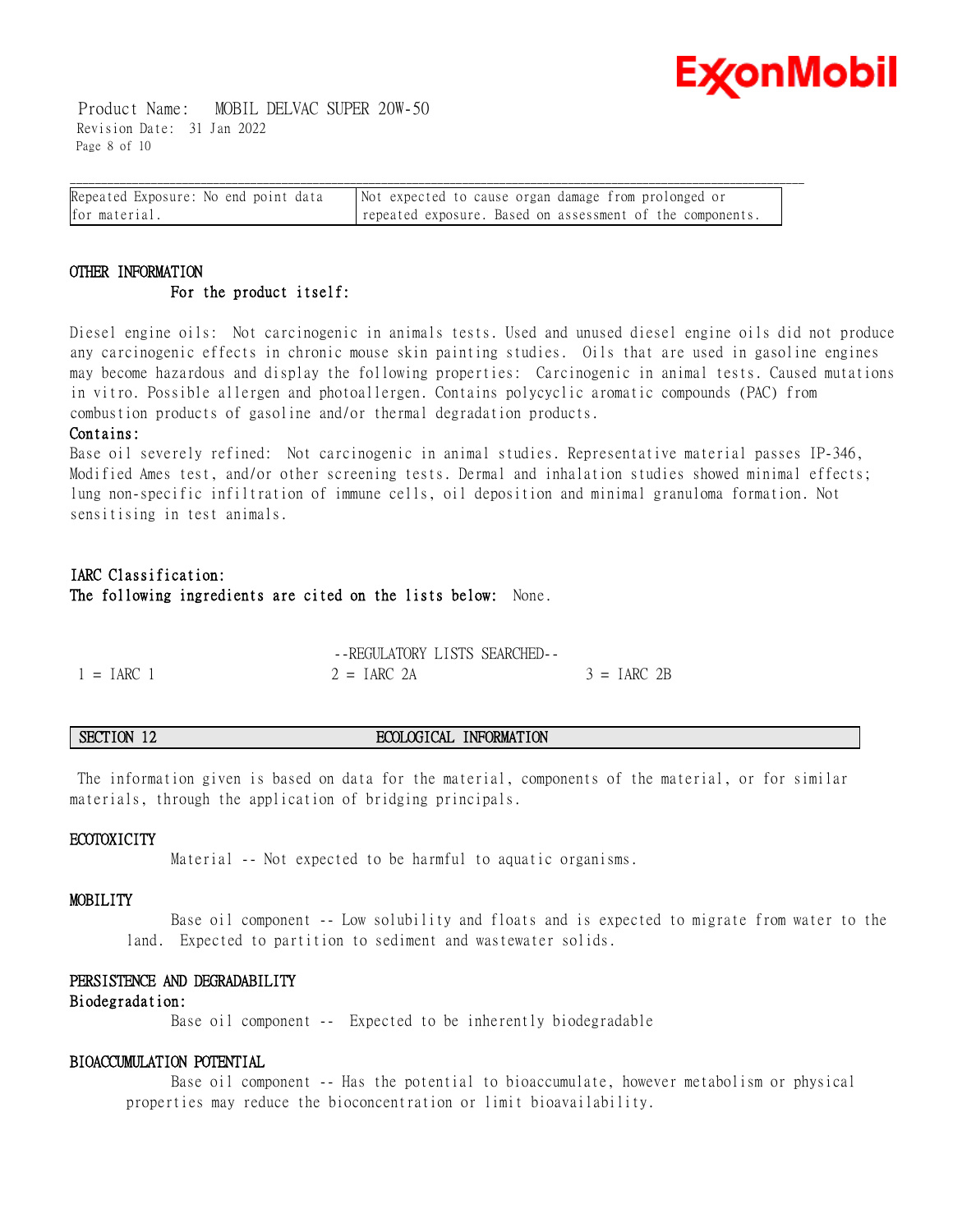

 Product Name: MOBIL DELVAC SUPER 20W-50 Revision Date: 31 Jan 2022 Page 9 of 10

#### **SECTION 13 DISPOSAL CONSIDERATIONS**

\_\_\_\_\_\_\_\_\_\_\_\_\_\_\_\_\_\_\_\_\_\_\_\_\_\_\_\_\_\_\_\_\_\_\_\_\_\_\_\_\_\_\_\_\_\_\_\_\_\_\_\_\_\_\_\_\_\_\_\_\_\_\_\_\_\_\_\_\_\_\_\_\_\_\_\_\_\_\_\_\_\_\_\_\_\_\_\_\_\_\_\_\_\_\_\_\_\_\_\_\_\_\_\_\_\_\_\_\_\_\_\_\_\_\_\_\_\_

Disposal recommendations based on material as supplied. Disposal must be in accordance with current applicable laws and regulations, and material characteristics at time of disposal.

#### **DISPOSAL RECOMMENDATIONS**

Product is suitable for burning in an enclosed controlled burner for fuel value or disposal by supervised incineration at very high temperatures to prevent formation of undesirable combustion products. Protect the environment. Dispose of used oil at designated sites. Minimize skin contact. Do not mix used oils with solvents, brake fluids or coolants.

**Empty Container Warning** Empty Container Warning (where applicable): Empty containers may contain residue and can be dangerous. Do not attempt to refill or clean containers without proper instructions. Empty drums should be completely drained and safely stored until appropriately reconditioned or disposed. Empty containers should be taken for recycling, recovery, or disposal through suitably qualified or licensed contractor and in accordance with governmental regulations. DO NOT PRESSURISE, CUT, WELD, BRAZE, SOLDER, DRILL, GRIND, OR EXPOSE SUCH CONTAINERS TO HEAT, FLAME, SPARKS, STATIC ELECTRICITY, OR OTHER SOURCES OF IGNITION. THEY MAY EXPLODE AND CAUSE INJURY OR DEATH.

#### **SECTION 14 TRANSPORT INFORMATION**

**LAND (ADR)** : Not Regulated for Land Transport

**SEA (IMDG):** Not Regulated for Sea Transport according to IMDG-Code

**Marine Pollutant:** No

**AIR (IATA):** Not Regulated for Air Transport

### **SECTION 15 REGULATORY INFORMATION**

Material is not hazardous according to UN GHS Revision 4 Criteria.

#### **REGULATORY STATUS AND APPLICABLE LAWS AND REGULATIONS**

**Listed or exempt from listing/notification on the following chemical inventories :** AIIC, DSL, ENCS, IECSC, ISHL, KECI, PICCS, TCSI, TSCA